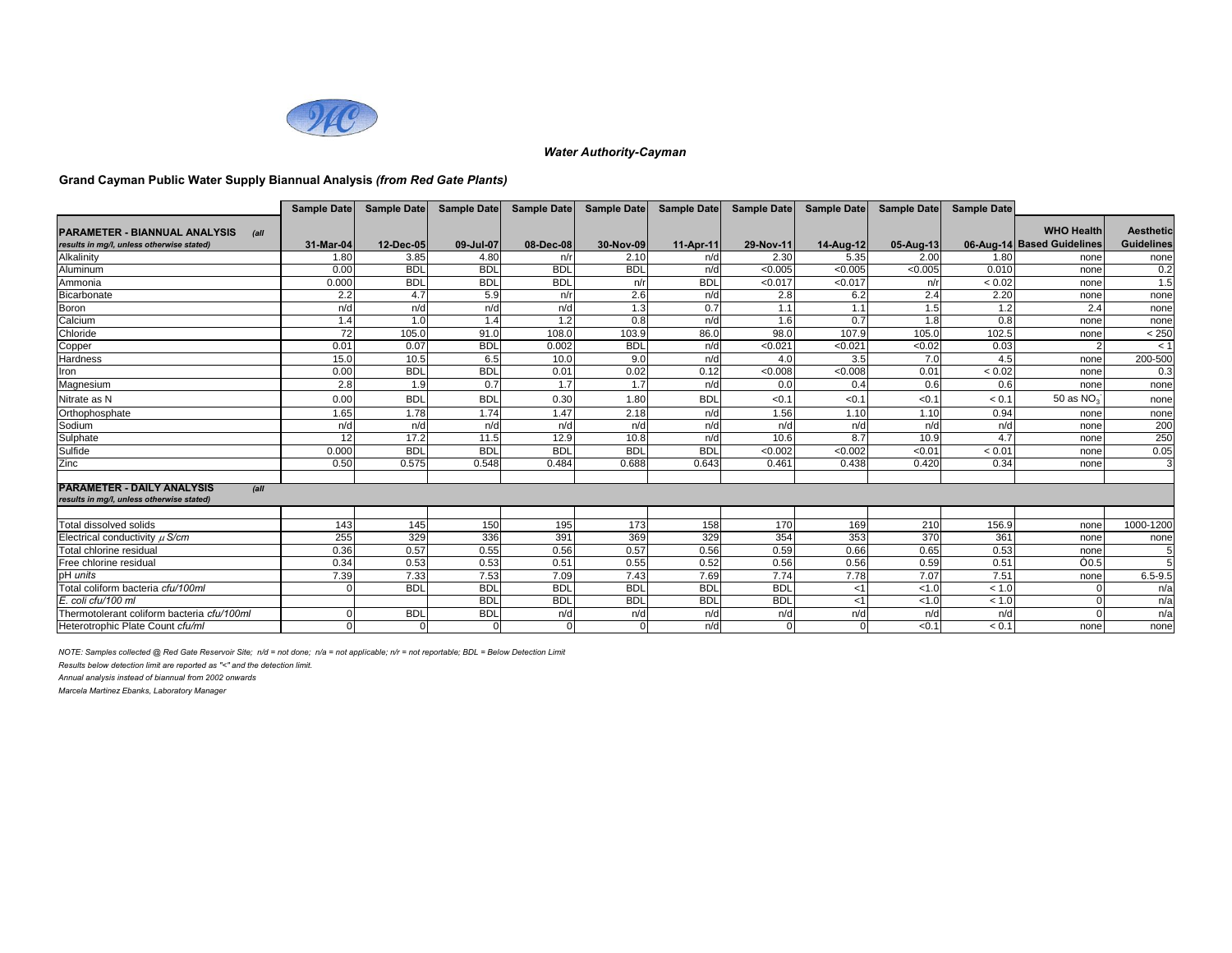

# **Grand Cayman Public Water Supply Annual Analysis** *(Lower Valley Facility)*

|                                                | Sample Date | Sample Date | Sample Date      | Sample Date  | Sample Date  | Sample Date | Sample Date  | Sample Date | Sample Date |                   |
|------------------------------------------------|-------------|-------------|------------------|--------------|--------------|-------------|--------------|-------------|-------------|-------------------|
|                                                |             |             |                  |              |              |             |              |             |             | <b>WHO Health</b> |
| <b>PARAMETER - ANNUAL ANALYSIS</b>             |             |             |                  |              |              |             |              |             |             | <b>Based</b>      |
| (all results in mg/l, unless otherwise stated) | 05-Apr-04   | 08-Dec-05   | 23-Jul-07        | 09-Dec-08    | $02$ -Dec-09 | 08-Nov-11   | $21$ -Aug-12 | $05-Aug-13$ | 04-Aug-14   | <b>Guidelines</b> |
| Alkalinity                                     | 1.7         | 1.6         | 4.4              | n/r          | 2.05         | 2.67        | 6.80         | 2.10        | 2.00        | none              |
| Aluminum                                       | 0.00        | <b>BDL</b>  | <b>BDL</b>       | <b>BDL</b>   | <b>BDI</b>   | < 0.005     | < 0.005      | 0.01        | < 0.005     | nonel             |
| Ammonia                                        | 0.007       | 0.116       | <b>BDL</b>       | <b>BDL</b>   | <b>BDL</b>   | < 0.017     | < 0.017      | < 0.02      | < 0.02      | none              |
| Bicarbonate                                    | 2.1         | 1.95        | 5.37             | n/r          | 2.50         | 3.25        | 8.30         | 2.56        | 2.44        | none              |
| Boron                                          | n/d         | n/d         | n/d              | n/d          | 1.20         | 1.30        | 1.30         | 0.80        | 0.80        | 2.4               |
| Calcium                                        | 0.8         | 0.8         | 1.4              | 1.2          | 0.8          | 1.2         | 2.0          | 1.2         | 1.0         | none              |
| Chloride                                       | 80          | 95          | 78               | 95           | 94           | 104         | 118          | 72          | 81          | none              |
| Copper                                         | 0.004       | <b>BDL</b>  | <b>BDL</b>       | <b>BDL</b>   | <b>BDL</b>   | < 0.021     | < 0.02       | < 0.02      | 0.030       | 2 <sup>1</sup>    |
| <b>Hardness</b>                                | 7.0         | 4.5         | 4.5              | 6.8          | 7.0          | 7.5         | 7.0          | 10.0        | 9.5         | none              |
| Iron                                           | 0.009       | <b>BDL</b>  | <b>BDL</b>       | <b>BDL</b>   | BDL          | < 0.008     | < 0.009      | < 0.01      | 0.020       | none              |
| Magnesium                                      | 1.2         | 0.6         | 0.5              | 0.9          | 1.2          | 1.0         | 0.5          | 2.0         | 2.0         | none              |
| Nitrate as N                                   | 0.0         | <b>BDL</b>  | <b>BDL</b>       | 0.2          | 0.0          | 1.0         | 0.4          | < 0.1       | 0.9         | 50 as $NO_3^-$    |
| Orthophosphate                                 | 1.06        | 1.05        | 1.38             | .84          | 2.14         | 2.91        | 1.88         | 1.50        | 1.30        | none              |
| Sodium                                         | n/d         | n/d         | n/d              | n/d          | n/d          | n/d         | n/d          | n/d         | n/d         | none              |
| Sulphate                                       | 0.5         | 12.2        | $\overline{8.1}$ | 11.7         | 10.5         | 13.8        | 12.5         | 11.1        | 6.3         | none              |
| Sulphide                                       | 0.000       | <b>BDL</b>  | <b>BDL</b>       | <b>BDL</b>   | <b>BDL</b>   | < 0.002     | < 0.002      | < 0.01      | < 0.01      | nonel             |
| Zinc                                           | 0.40        | 0.36        | 0.47             | 0.61         | 0.67         | 0.77        | 0.65         | n/d         | 0.44        | none              |
| <b>PARAMETER - DAILY ANALYSIS</b><br>(all)     |             |             |                  |              |              |             |              |             |             |                   |
| results in mg/l, unless otherwise stated)      |             |             |                  |              |              |             |              |             |             |                   |
|                                                |             |             |                  |              |              |             |              |             |             |                   |
| <b>Total dissolved solids</b>                  | 123<br>278  | 148<br>302  | 125<br>304       | 163<br>355   | 158<br>321   | 185<br>384  | 192<br>400   | 120<br>258  | 140<br>274  | none              |
| Electrical conductivity $\mu$ S/cm             |             |             |                  |              |              |             |              |             |             | none              |
| Total chlorine residual                        | 0.38        | 0.59        | 0.62<br>0.62     | 0.65<br>0.60 | 0.55         | 0.61        | 0.64<br>0.57 | 0.57        | 0.45        | nonel             |
| Free chlorine residual                         | 0.33        | 0.53        |                  |              | 0.50         | 0.57        |              | 0.53        | 0.41        | $\geq 0.5$        |
| pH units                                       | 7.4         | 7.35        | 7.76             | 7.23         | 7.70         | 7.40        | 7.07         | 7.28        | 7.46        | none              |
| Total coliform bacteria cfu/100ml              | $\Omega$    | <b>BDL</b>  | <b>BDL</b>       | <b>BDL</b>   | <b>BDL</b>   | <b>BDL</b>  | $<$ 1        | $<$ 1       | $<$ 1       | $\overline{0}$    |
| E. coli cfu/100 ml                             |             |             | <b>BDL</b>       | <b>BDL</b>   | <b>BDI</b>   | <b>BDL</b>  | <1           | $<$ 1       | $<$ 1       | $\overline{0}$    |
| Thermotolerant coliform bacteria cfu/100ml     | 0           | <b>BDL</b>  |                  | n/d          | n/d          | n/d         | n/d          | n/d         | n/d         | $\overline{0}$    |
| Heterotrophic Plate Count cfu/ml               | $\Omega$    |             | $\Omega$         | $\mathbf 0$  | 0l           | $\Omega$    | $\Omega$     | n/d         | $\Omega$    | none              |

*NOTE: Samples collected @ Lower Valley Reservoir Site; n/d = not done; n/a = not applicable; n/r = not reportable; BDL=Below Detection Limit*

*Results reported with "<" indicate that the result was below the detection limit*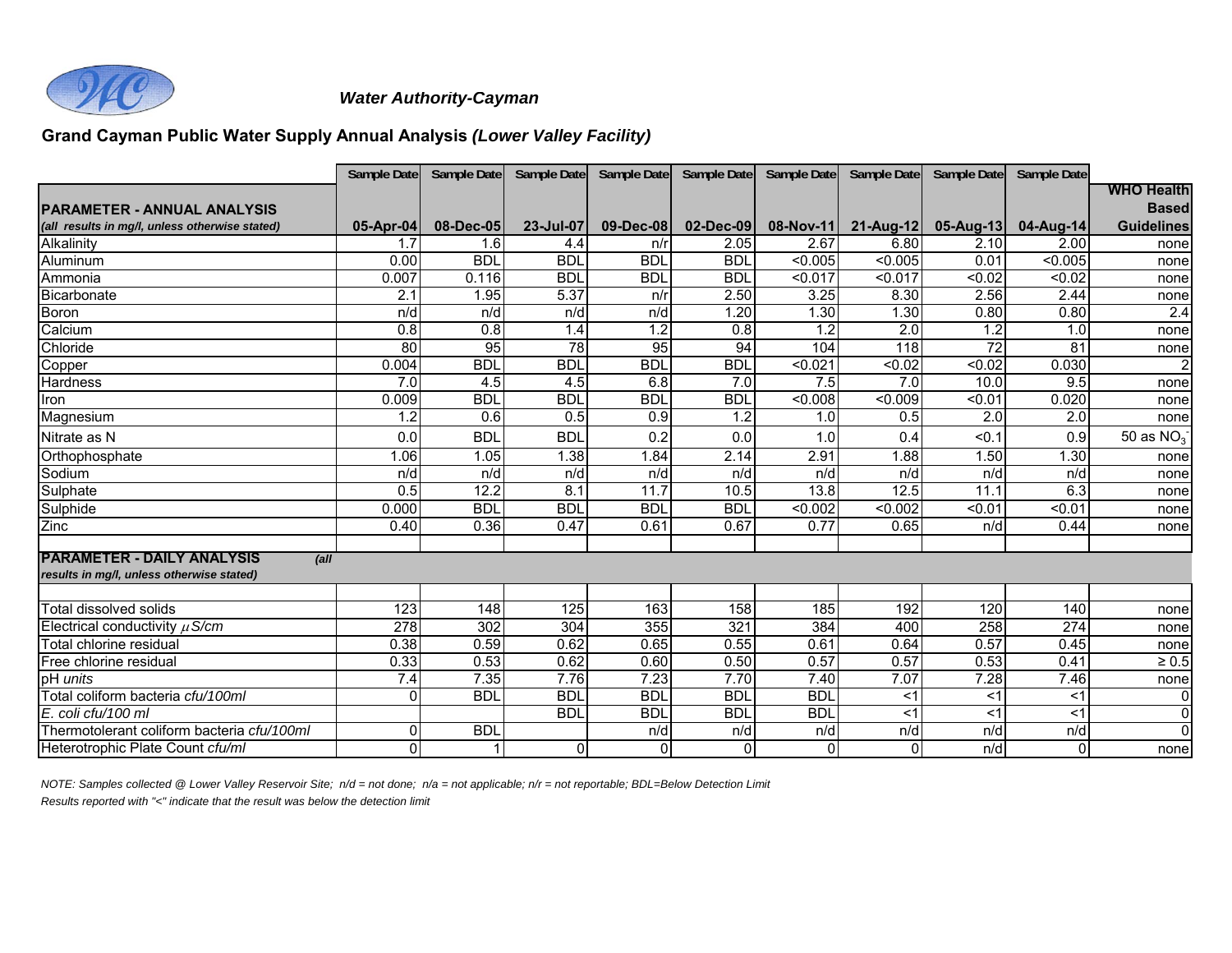

# **Grand Cayman Public Water Supply Biannual Analysis** *(North Side Facility)*

|                                                | <b>Sample Date</b> | <b>Sample Date</b> | <b>Sample Date</b> | <b>Sample Date</b> | <b>Sample Date</b> |                   |                   |
|------------------------------------------------|--------------------|--------------------|--------------------|--------------------|--------------------|-------------------|-------------------|
|                                                |                    |                    |                    |                    |                    | <b>WHO Health</b> |                   |
| <b>PARAMETER - ANNUAL ANALYSIS</b>             |                    |                    |                    |                    |                    | <b>Based</b>      | <b>Aesthetic</b>  |
| (all results in mg/l, unless otherwise stated) | 02-Dec-09          | 15-Nov-11          | 20-Aug-12          | 12-Aug-13          | 11-Aug-14          | <b>Guidelines</b> | <b>Guidelines</b> |
| Alkalinity                                     | 3.70               | 2.00               | 2.70               | 2.10               | 1.10               | none              | none              |
| Aluminum                                       | 0.01               | < 0.005            | < 0.005            | < 0.005            | < 0.005            | none              | 0.2               |
| Ammonia                                        | 0.023              | < 0.017            | < 0.017            | < 0.02             | < 0.02             | none              | 1.5               |
| Bicarbonate                                    | 4.51               | 2.44               | 3.29               | 2.56               | 1.34               | none              | none              |
| <b>Boron</b>                                   | n/d                | 0.60               | 0.80               | 0.70               | 0.50               | 2.4               | none              |
| Calcium                                        | 1.6                | 3.0                | 1.2                | 1.6                | 1.0                | none              | none              |
| Chloride                                       | 113                | 70                 | 67                 | 75                 | 73                 | none              | > 250             |
| Copper                                         | n/d                | < 0.021            | < 0.021            | < 0.02             | < 0.03             | 2                 | >1                |
| <b>Hardness</b>                                | 11.0               | 12.0               | 11.0               | 11.5               | 12.5               | none              | 200-500           |
| Iron                                           | 0.012              | 50.008             | < 0.008            | 0.010              | 0.020              | none              | 0.3               |
| Magnesium                                      | 1.7                | 1.0                | 2.0                | 2.0                | 2.0                | none              | none              |
| Nitrate as N                                   | 0.0                | 0.2                | 0.4                | < 0.1              | < 0.1              | 50 as $NO3$       | none              |
| Orthophosphate                                 | 1.48               | 0.83               | 1.65               | 1.50               | 1.40               | none              | none              |
| Sodium                                         | n/d                | n/d                | n/d                | n/d                | n/d                | none              | 200               |
| Sulphate                                       | 8.5                | 8.6                | 9.2                | 12.2               | 8                  | none              | 250               |
| Sulphide                                       | n/d                | $\overline{0.002}$ | < 0.002            | < 0.01             | 0.002              | none              | 0.05              |
| Zinc                                           | 0.536              | 0.309              | 0.532              | 0.520              | 0.470              | none              | $\overline{3}$    |
| <b>PARAMETER - DAILY ANALYSIS</b><br>(all)     |                    |                    |                    |                    |                    |                   |                   |
| results in mg/l, unless otherwise stated)      |                    |                    |                    |                    |                    |                   |                   |
|                                                |                    |                    |                    |                    |                    |                   |                   |
| Total dissolved solids                         | 185                | 119                | 113                | 120                | 140                | none              | 1000-1200         |
| Electrical conductivity $\mu$ S/cm             | 383                | 250                | 237                | 249                | 264                | none              | none              |
| Total chlorine residual                        | 0.48               | 0.63               | 0.59               | 0.58               | 0.65               | none              | 5                 |
| Free chlorine residual                         | 0.44               | 0.61               | 0.53               | 0.55               | 0.54               | $\geq 0.5$        | 5                 |
| pH units                                       | 7.60               | 7.64               | 7.61               | 7.29               | 7.76               | none              | $6.5 - 9.5$       |
| Total coliform bacteria cfu/100ml              | <b>BDL</b>         | <b>BDI</b>         | $<$ 1              | 1.0                | $<$ 1              | 0                 | n/a               |
| E. coli cfu/100 ml                             | <b>BDL</b>         | <b>BDL</b>         | $<$ 1              | 1.0                | $<$ 1              | 0                 | n/a               |
| Thermotolerant coliform bacteria cfu/100ml     | n/d                | n/d                | n/d                | n/d                | n/d                | $\Omega$          | n/a               |
| Heterotrophic Plate Count cfu/ml               | $\Omega$           | $\overline{50.1}$  | < 0.1              | $\overline{50.1}$  |                    | none              | none              |

*NOTE: Samples collected @ North Side Reservoir Site; n/d = not done; n/a = not applicable; n/r = not reportable; BDL=Below Detection Limit*

*Results reported with "<" indicate that the result was below the detection limit*

*Marcela Martinez Ebanks, Laboratory Manager*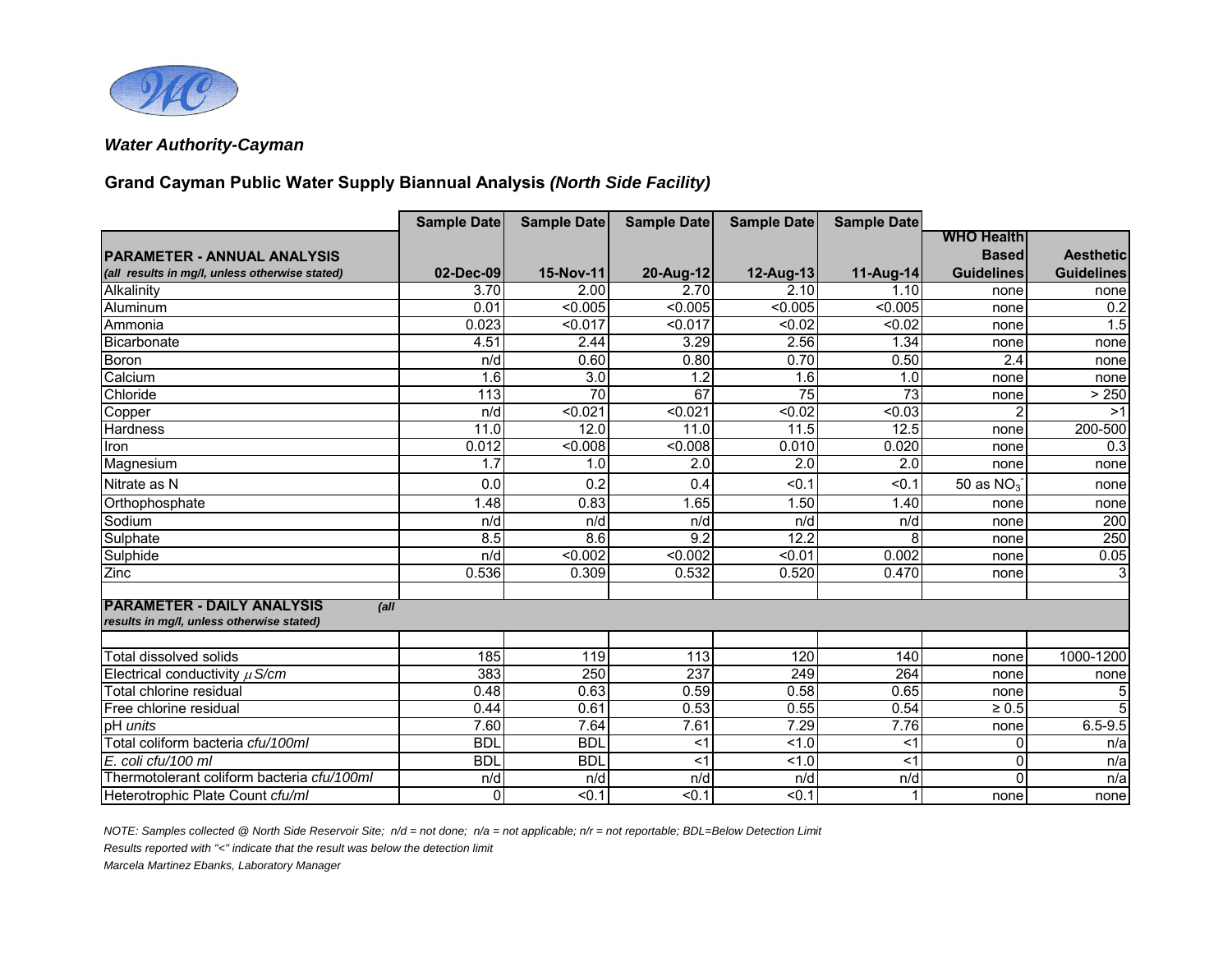

### **East End Reservoir Annual Analysis**

|                                                                                     |           | Sample Date  Sample Date  Sample Date  Sample Date  Sample Date  Sample Date  Sample Date  Sample Date  Sample Date  Sample Date  Sample Date  Sample Date  Sample Date |            |            |            |            |           |           |           |             |           |                         |                   |
|-------------------------------------------------------------------------------------|-----------|-------------------------------------------------------------------------------------------------------------------------------------------------------------------------|------------|------------|------------|------------|-----------|-----------|-----------|-------------|-----------|-------------------------|-------------------|
| <b>PARAMETER - BIANNUAL ANALYSIS</b>                                                |           |                                                                                                                                                                         |            |            |            |            |           |           |           |             |           | <b>WHO Health Based</b> | <b>Aesthetic</b>  |
| (all results in mg/l, unless otherwise stated)                                      | 31-Jan-00 | 29-Jun-00                                                                                                                                                               | 05-Dec-05  | 25-Jun-07  | 15-Dec-08  | 30-Nov-09  | 18-Jan-11 | 10-Oct-11 | 13-Aug-12 | $05-Auq-13$ | 04-Aug-14 | <b>Guidelines</b>       | <b>Guidelines</b> |
| Alkalinity                                                                          | 298.0     | 284.0                                                                                                                                                                   | 284.0      | 274.0      | n/r        | 260        | 270       | 246       | 270       | 238         | 250       | none                    | none              |
| Aluminum                                                                            | 0.00      | 0.00                                                                                                                                                                    | 0.007      | <b>BDL</b> | 0.006      | <b>BDL</b> | n/d       | < 0.005   | < 0.005   | 0.016       | < 0.005   | none                    | 0.2               |
| Ammonia                                                                             | 0.02      | 0.04                                                                                                                                                                    | <b>BDL</b> | 0.031      | 0.081      | 0.158      | 0.044     | 0.077     | < 0.017   | 0.140       | < 0.005   | none                    | 1.5               |
| Bicarbonate                                                                         | 363.6     | 346.5                                                                                                                                                                   | 346.0      | 334.3      | n/r        | 317.2      | 329.4     | 300.1     | 329.4     | 290.4       | 305.0     | none                    | none              |
| Calcium                                                                             | 80.0      | 96.0                                                                                                                                                                    | 80.0       | 80.0       | 73.3       | 61.3       | n/d       | 25.6      | 64.0      | 68.8        | n/r       | none                    | none              |
| Chloride                                                                            | 115       | 135                                                                                                                                                                     | 110        | 100        | 74         | 108        | 86        | 110       | 110       | 102         | 110       | none                    | > 250             |
| Copper                                                                              | 0.24      | 0.12                                                                                                                                                                    | 0.093      | 0.005      | 0.058      | <b>BDL</b> | < 0.021   | < 0.021   | < 0.021   | 0.040       | 0.040     |                         | >1                |
| Hardness                                                                            | 360.0     | 360.0                                                                                                                                                                   | 360.0      | 500.0      | 305.0      | 280.0      | n/d       | 280.0     | 320.0     | 278.0       | n/r       | none                    | 200-500           |
| Iron                                                                                | 0.01      | 0.00                                                                                                                                                                    | 0.027      | 0.016      | <b>BDL</b> | 0.017      | n/d       | < 0.008   | 0.047     | < 0.01      | 0.020     | none                    | 0.3               |
| Magnesium                                                                           | 38.9      | 29.2                                                                                                                                                                    | 38.9       | 72.9       | 29.6       | 30.8       | n/d       | 30.0      | 38.9      | 30.0        | n/r       | none                    | none              |
| Nitrate as N                                                                        | 0.60      | 0.55                                                                                                                                                                    | 0.80       | 0.70       | 0.80       | 1.90       | < 1       | 1.20      | 0.60      | 0.90        | 1.00      | 50 as $NO3$             | none              |
| Orthophosphate                                                                      | 0.01      | 0.03                                                                                                                                                                    | 0.098      | <b>BDL</b> | 0.137      | 0.056      | < 0.045   | 0.189     | 0.020     | < 0.04      | 0.140     | none                    | none              |
| Sodium                                                                              | n/d       | n/d                                                                                                                                                                     | n/d        | n/d        | n/d        | n/d        | n/d       | n/d       | n/d       | n/d         | n/d       | none                    | 200               |
| Sulphate                                                                            | 25.4      | 23.2                                                                                                                                                                    | 27.7       | 19.7       | 13.0       |            | n/d       | 22.9      | 22.3      | 25.5        | 16.2      | none                    | 250               |
| Sulphide                                                                            | 0.000     | 0.000                                                                                                                                                                   | <b>BDL</b> | 0.004      | n/d        |            | < 0.002   | < 0.002   | < 0.002   | < 0.01      | < 0.002   | none                    | 0.05              |
| Zinc                                                                                | 0.03      | 0.00                                                                                                                                                                    | <b>BDL</b> | 0.045      | 0.021      |            | 0.006     | < 0.009   | < 0.009   | 0.020       | 0.020     | none                    | 3                 |
|                                                                                     |           |                                                                                                                                                                         |            |            |            |            |           |           |           |             |           |                         |                   |
| <b>PARAMETER - DAILY ANALYSIS</b><br>(all results in mg/l, unless otherwise stated) |           |                                                                                                                                                                         |            |            |            |            |           |           |           |             |           |                         |                   |
|                                                                                     |           |                                                                                                                                                                         |            |            |            |            |           |           |           |             |           |                         |                   |
| Total dissolved solids                                                              | 547       | 546                                                                                                                                                                     | 489        | 400        | 427        |            |           | 369       | 403       | 475         | 480       | none                    | 1000-1200         |
| Electrical conductivity $\mu$ S/cm                                                  | 928       | 947                                                                                                                                                                     | 783        | 896        | 767        |            |           | 784       | 749       | 801         | 790       | none                    | none              |
| Total chlorine residual                                                             | 0.08      | 0.52                                                                                                                                                                    | 0.63       | 0.70       | 0.63       |            | 0.00      | 1.12      | 0.93      | 2.08        | 0.90      | none                    |                   |
| Free chlorine residual                                                              | 0.05      | 0.25                                                                                                                                                                    | 0.48       | 0.57       | 0.52       |            | 0.00      | 0.98      | 0.84      | 2.06        | 0.85      | $\geq 0.5$              | 5 <sup>1</sup>    |
| pH <i>units</i>                                                                     | 7.8       | 7.9                                                                                                                                                                     | 8.00       | 7.93       | 8.08       |            | 0.00      | 7.91      | 8.09      | 7.80        | 8.05      | none                    | $6.5 - 9.5$       |
| Total coliform bacteria cfu/100ml                                                   |           |                                                                                                                                                                         | <b>BDI</b> | <b>BDL</b> | <b>BDL</b> |            | $<$ 1     | < 1       | < 1       | < 1         | <1        |                         | n/a               |
| E. coli cfu/100 ml                                                                  |           |                                                                                                                                                                         |            |            | <b>BDI</b> |            | < 1       | < 1       | < 1       | <1          | < 1       |                         | n/a               |
| Thermotolerant coliform bacteria cfu/100ml                                          |           |                                                                                                                                                                         | <b>BDI</b> | n/d        | n/d        |            | n/d       | n/d       | n/d       | n/d         | n/d       |                         | n/a               |
| Heterotrophic Plate Count cfu/ml                                                    | n/d       | n/d                                                                                                                                                                     | n/d        | n/d        | n/d        |            | n/d       | n/d       |           | n/d         | n/d       | none                    | none              |

*NOTE: Samples collected @ East End Reservoir Site; n/d = not done; n/a = not applicable; n/r = not reportable; BDL=Below Detection Limit Marcela Martinez Ebansk, Laboratory Manager*